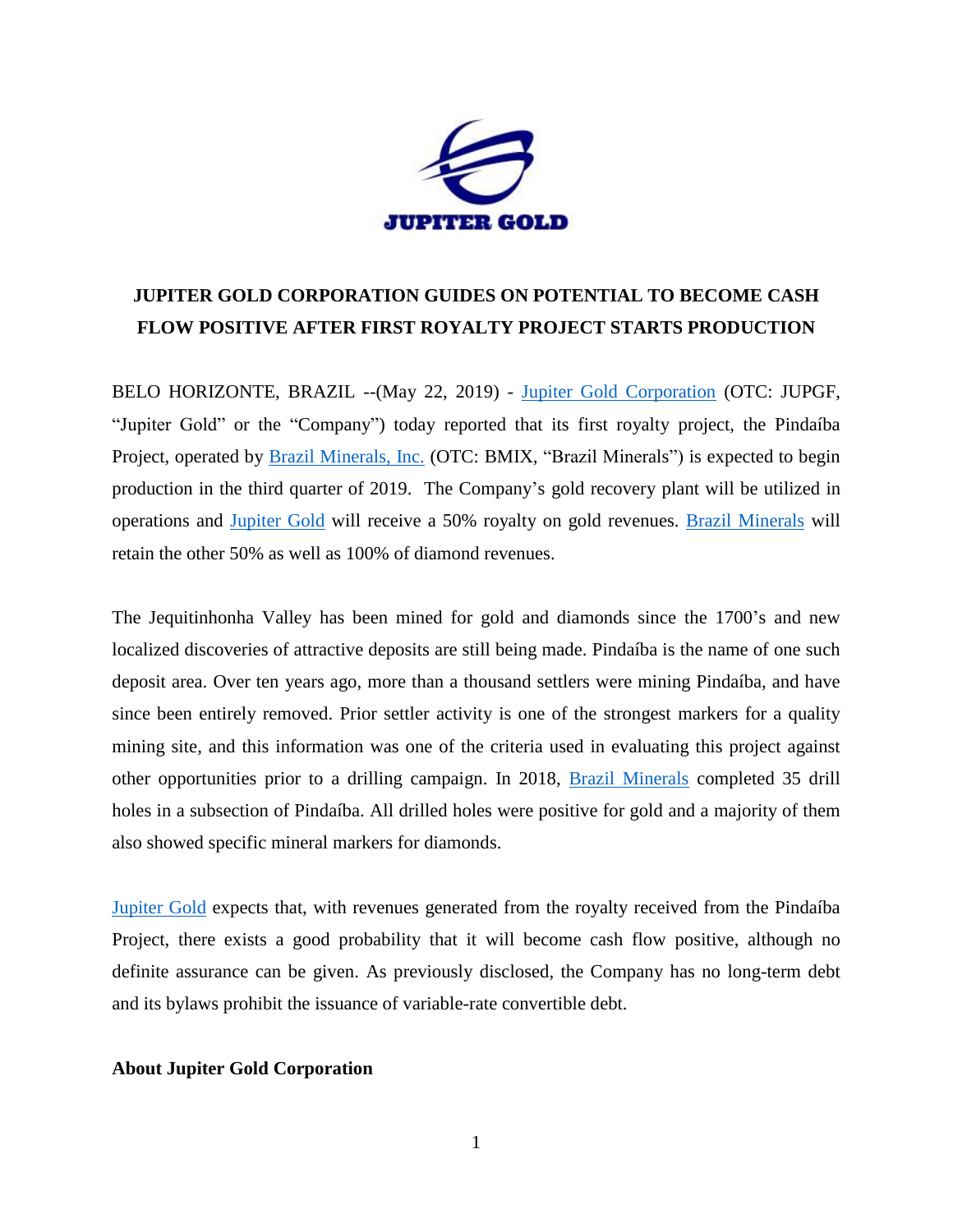[Jupiter Gold Corporation](http://www.jupitergoldcorp.com/) (OTC: JUPGF) is a near-revenue gold royalty company that also fully owns several exploratory-stage projects in Brazil in gold, palladium, platinum, and manganese. Jupiter Gold will be receiving 50% of the gold revenues from the Pindaíba Project, its first royalty project. Additionally, Jupiter Gold owns 100% of six gold projects, 100% of a gold/palladium/platinum project, and 100% of a manganese project, all totaling an aggregate of 101,366 acres (for comparison: almost seven times the size of the island of Manhattan).

Jupiter Gold is audited by a U.S. auditor and files reports regularly with the Securities and Exchange Commission. Its common stock trades in the U.S. over-the-counter market under the ticker symbol JUPGF and its shares may be transacted through various brokers-dealers such as TD Ameritrade, Inc., Glendale Securities, Inc. and Charles Schwab Corp.

## **Safe Harbor Statement**

*This press release contains forward-looking statements made under the "safe harbor" provisions of the U.S. Private Securities Litigation Reform Act of 1995. Forward looking statements are based upon the current plans, estimates and projections of Jupiter Gold Corporation's management and are subject to risks and uncertainties, which could cause actual results to differ from the forward- looking statements. Such statements include, among others, those concerning market and industry segment growth and demand and acceptance of new and existing products; any projections of production, reserves, sales, earnings, revenue, margins or other financial items; any statements of the plans, strategies and objectives of management for future operations; any statements regarding future economic conditions or performance; uncertainties related to conducting business in Brazil, as well as all assumptions, expectations, predictions, intentions or beliefs about future events. Therefore, you should not place undue reliance on these forward-looking statements. The following factors, among others, could cause actual results to differ from those set forth in the forward-looking statements: business conditions in Brazil, general economic conditions, geopolitical events and regulatory changes, availability of capital, Jupiter Gold Corporation's ability to maintain its competitive position and dependence on key management. This press release does not constitute an offer to sell or the solicitation of an offer to buy any security and shall not constitute an offer, solicitation or sale of any securities in any*